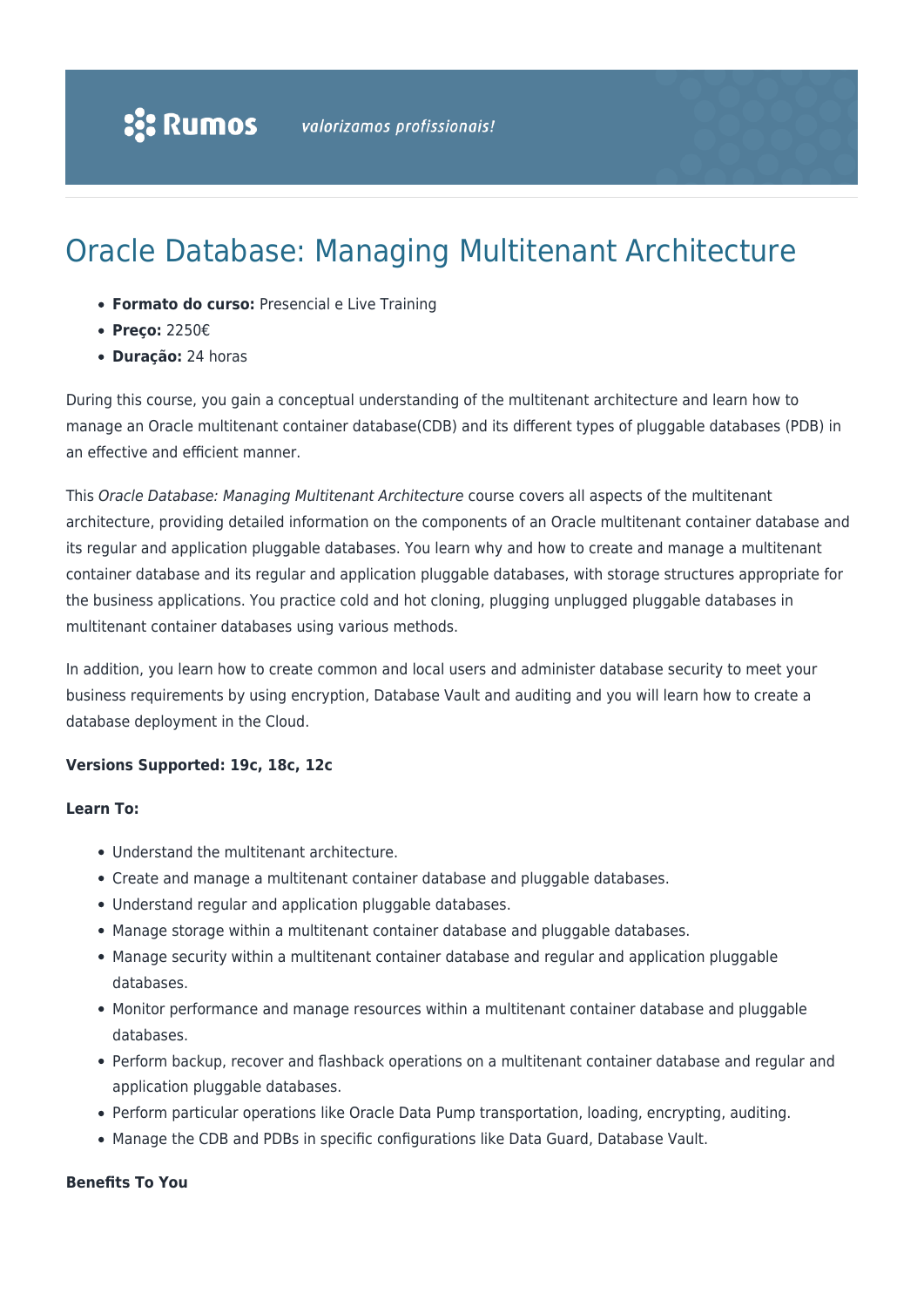To provide an acceptable response time to users and manage resources effectively, you learn how to monitor performance and manage resources within the multitenant container database and its pluggable databases, and within each pluggable database.

Another important aspect is the data movement between non-CDBs and pluggable databases, and between pluggable databases.

It is also important to understand the procedures of upgrading an Oracle Database multitenant container database or an Oracle Database pluggable database.

Finally, students discover the way multitenant container database and pluggable databases are created and monitored in the Cloud.

### Destinatários

- Administrator
- Architect
- Database Administrator

## Pré-requisitos

[Oracle Database: Administration Workshop](https://rumos.pt/curso/oracle-database-administration-workshop-presencial/)

#### **Objectivos**

- Manage PDB snapshots
- Encrypt data in PDBs and isolate PDB keystore
- Monitor performance in CDBs and PDBs
- Audit users in CDB and PDBs
- Protect data with Database Vault policies in CDB and PDBs
- Manage a CDB fleet
- Manage resource allocation between PDBs and within a PDB
- Use Data Pump operations from a non-CDB or CDB into a PDB
- Upgrade 12c CDBs or PDBs to 18c
- Configure and create a CDB
- Create, clone, unplug, plug, relocate, proxy, switch over and drop PDBs
- Startup and shutdown CDBs and PDBs
- Manage tablespaces in CDB and PDBs
- Manage common and local users, roles, privileges, profiles, objects in CDBs and PDBs
- Manage PDB lockdown profiles
- Backup, duplicate, recover and flashback CDB and PDBs